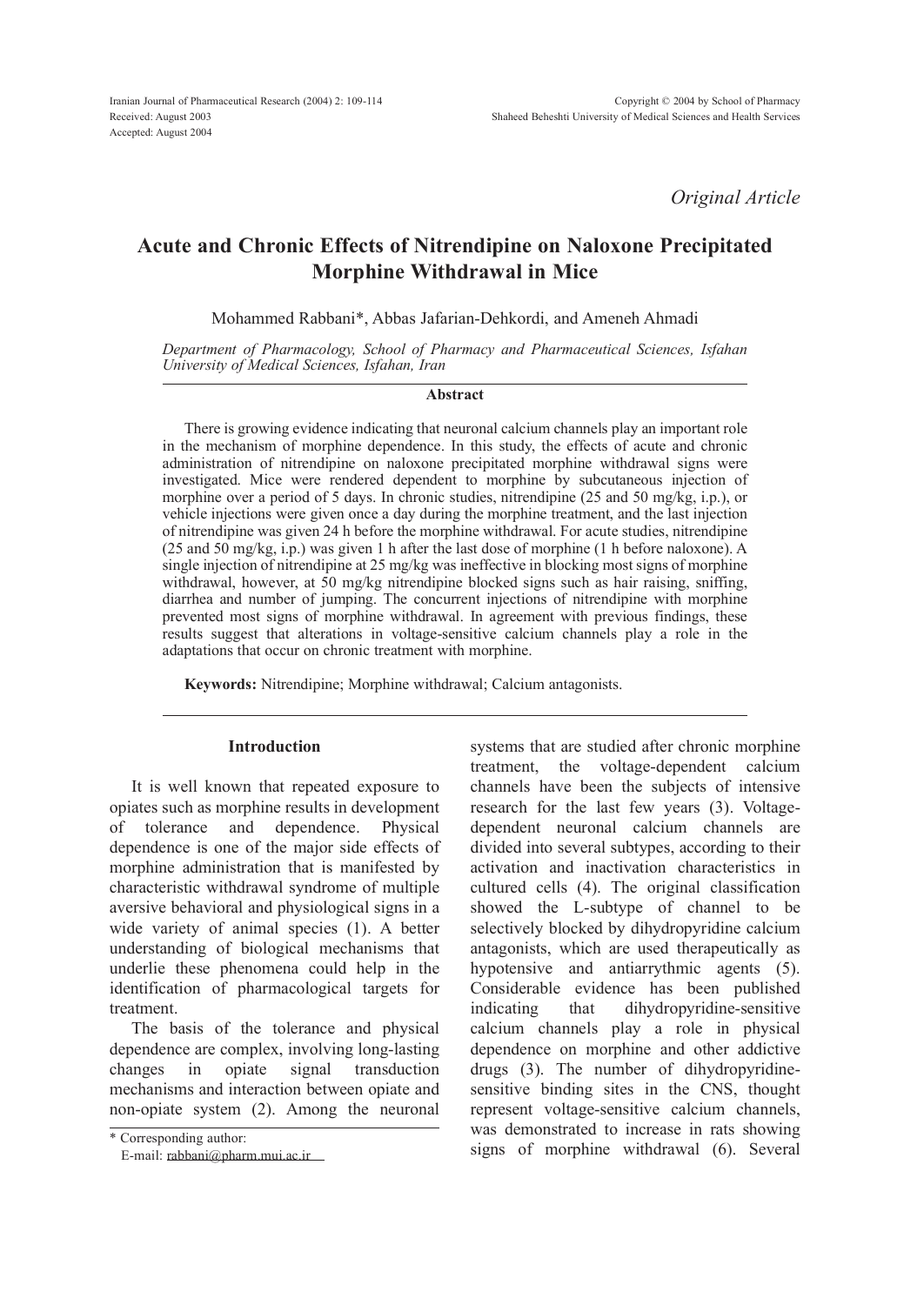authors have shown that organic calcium channel antagonists produce antinociception and opioid-induced analgesia and hyperthermia (7). Acute administration of Ltype calcium channel blockers such as nimodipine, nifedipine and nicardipine were found by us and others to protect against naloxone-precipitated morphine withdrawal in mice and rats (8-10). Moreover, we found that co-administration of a dihydropyridine calcium channel antagonist (nifedipine) and phenylalkylamine (e.g. verapamil), together with morphine in a chronic experiment, reduced the behavioral signs of the morphine withdrawal syndrome induced by naloxone (10, 11).

In order to determine the extent to which the ability of calcium channel antagonists to protect against morphine withdrawal hyperexcitability is shared by other members of this drug group, the current investigation compared the acute and chronic effects of nitrendipine. Nitrendipine has been shown to prevent the hyperexcitability produced from long-term ethanol administration, both *in vivo* (12) and in isolated neuronal preparations (13). The dose of nitrendipine was chosen on the basis of previous experience with the drugs in the prevention of ethanol withdrawal signs in rodents.

# Experimental

#### *Animals*

Male TO mice (Pasture, Tehran) weighing 25-30 g were housed in a cage with controlled room temperature (22-25°C). Food and water were available *ad libitum*. Tests were performed only after the mice had acclimated to the above environment for at least 7 days. All experiments were carried out between 09:00 and 13:00 h. Each animal was used for only one experimental condition and 6 animals in a group.

## *Drugs used*

Morphine sulfate (TEMAD, Iran), and naloxone hydrochloride (TEMAD, Iran) were dissolved in distilled water. Nitrendipine (Bayer, Germany) was suspended in 0.5% Tween 80 and sonicated. Nitrendipine was kept in covered vials and protected from light. Morphine was administered subcutaneously (s.c.); while naloxone and nitrendipine were given intraperitoneally (i.p.) in a constant volume of 10 ml/kg body weights. The control animals received the equivalent volume of vehicle.

#### *Morphine withdrawal syndrome*

Morphine was injected s.c. daily at 08:00 and 18:00. According to the schedule described by Kamei and Ohsawa (14), the dose of morphine was increased progressively from 15 to 90 mg/kg over a period of 5 days, i.e. 1st day (15 and 15 mg/kg at 08:00 and 18:00, respectively), 2nd day (30 and 30 mg/kg), 3rd day (45 and 45 mg/kg), 4th day (60 and 90 mg/kg) and 5th day (90 mg/kg at 18:00 only). The control mice received s.c. vehicle injections.

Withdrawal signs were precipitated by injecting naloxone (5 mg/kg, i.p.) 2 h after the final morphine administration. Immediately after a naloxone challenge, the mice were individually placed in an observation box and observed for 15 min for the occurrence of withdrawal-related behaviors. The signs of withdrawal were evaluated either by scoring the intensity of the signs from 0 to 3 points (teeth chattering, hair raising, sniffing, fast breathing and diarrhea) or by counting the number of events (jumping and standing).

#### *Chronic treatment with nitrendipine*

Nitrendipine or vehicle injections were given once a day during the morphine treatment. The last injection of nitrendipine was given 24 h before the morphine withdrawal so that the effects of the chronic treatment, rather than any acute actions, could be studied. Separate groups of mice received nitrendipine or vehicle injections, but no morphine. For acute studies, nitrendipine (25 and 50 mg/kg, i.p.) was given 1 h after the last dose of morphine (1 h before naloxone).

#### *Statistics*

Data from counted signs were assessed by either student t-test or one-way analysis of variance (ANOVA), with post-hoc Newman-Keuls test. Qualitative scores were analyzed with one-way ANOVA followed by the Dunn's test for post-hoc comparisons. In all comparisons,  $P < 0.05$  was considered significant.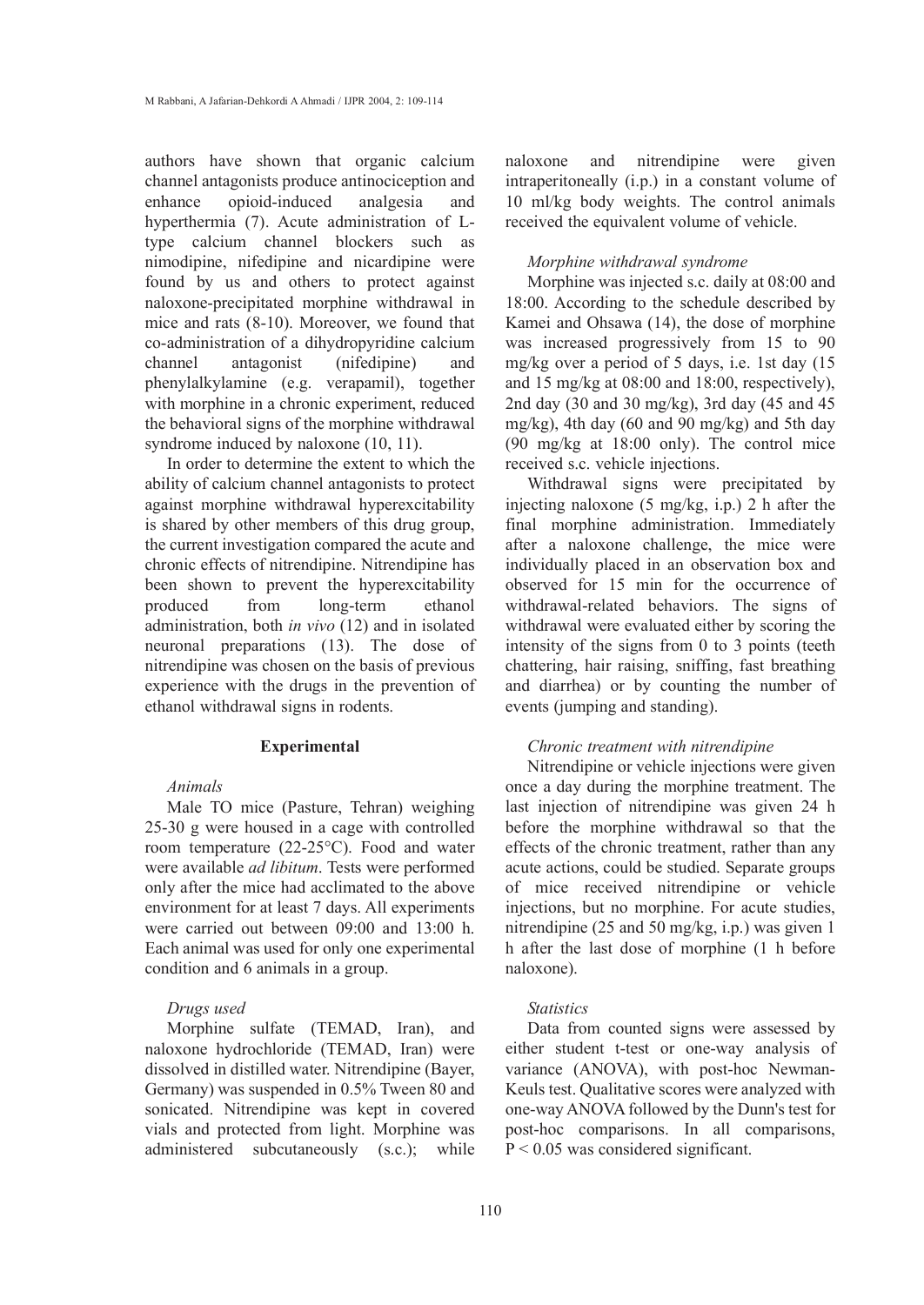#### Results and Discussion

*Morphine-dependence and naloxone challenge*

In mice chronically treated with morphine, naloxone administration precipitated the standard behavioral signs of withdrawal (jumping, standing, teeth chattering, hair raising, sniffing, fast breathing and diarrhea). In saline-injected control groups, however, the injection of naloxone did not trigger behavioral changes.

# *Effects of acute nitrendipine on various signs of morphine withdrawal*

The acute effects of nitrendipine at doses of 25 and 50 mg/kg on various non-quantitative signs of morphine withdrawal are illustrated in tables 1 and 2. As indicated in table 1, nitrendipine at 25 mg/kg did not significantly alter any of the measured behavioral signs. At 50 mg/kg, however, nitrendipine did significantly decrease the severity of some withdrawal signs such as hair raising, sniffing and diarrhea but did not have any effect on the number of stands or breathing in morphine dependent mice (table 2). Nitrendipine at above mentioned doses did not produce any overt behavioral reactions in control animals (data not shown).

The acute effect of nitrendipine at doses of 25 and 50 mg/kg on the number of jumps in



Figure 1. The effect of acute nitrendipine on the number of jumps induced by naloxone after the cessation of chronic morphine. Morphine was given in increasing dose (from 15 to 90 mg/kg) over a period of 5 day as described in the experimental section. Nitrendipine (25 or 50 mg/kg) was injected in a single dose 1 h after the last dose of morphine (1 h before naloxone injection). The withdrawal was precipitated by naloxone (5 mg/kg), and recorded for 15 min. Results are the mean jumping frequencies  $(\pm$  S.E.M.) from a group of 6 mice.  $*P < 0.05$  for comparison between morphine plus nitrendipine group with morphine plus saline group.

morphine withdrawal mice is shown in Figure 1. Only at 50 mg/kg nitrendipine was able to significantly block the number of jumps in morphine dependent mice. Although there was a decrease in the number of jumps (29%) with 25 mg/kg nitrendipine, nevertheless, this effect was not significantly different from that of the control values.

# *Effects of chronic nitrendipine treatment on various signs of morphine withdrawal*

The chronic effects of nitrendipine on morphine withdrawal syndrome were assessed at two doses of 25 and 50 mg/kg. When nitrendipine at 25 mg/kg was given concurrently with morphine, it significantly reduced some signs but did not affect the others. Teeth chattering, hair raising, number of stands and jumps were significantly lower in nitrendipine treated animals (Figures 1, 2 and Table 2;  $P \leq$ 0.05).

The effects of two doses of chronic nitrendipine (25 and 50 mg/kg) were somehow similar. When nitrendipine at 40 mg/kg was given concurrently with morphine, it significantly reduced the following sings of withdrawal: jumping, standing, teeth chattering, sniffing, and fast breathing (Figure 2 and Table 3; P < 0.05 comparing morphine plus nitrendipine group with morphine plus saline group).



Figure 2. The effect of chronic treatment with nitrendipine on the number of jumps induced by naloxone after the cessation of chronic morphine.

Morphine was given in increasing dose (from 15 to 90 mg/kg) over a period of 5 day as described in the experimental section. Nitrendipine (25 or 50 mg/kg) was given once a day during the chronic morphine treatment. The last injection of verapamil was given 24 h before the last injection of morphine. The withdrawal was precipitated by naloxone (5 mg/kg), and recorded for 15 min. Results are the mean jumping frequencies  $(\pm S.E.M.)$  from a group of 6 mice.  $*P < 0.05$  for comparison between morphine plus nitrendipine group with morphine plus saline group.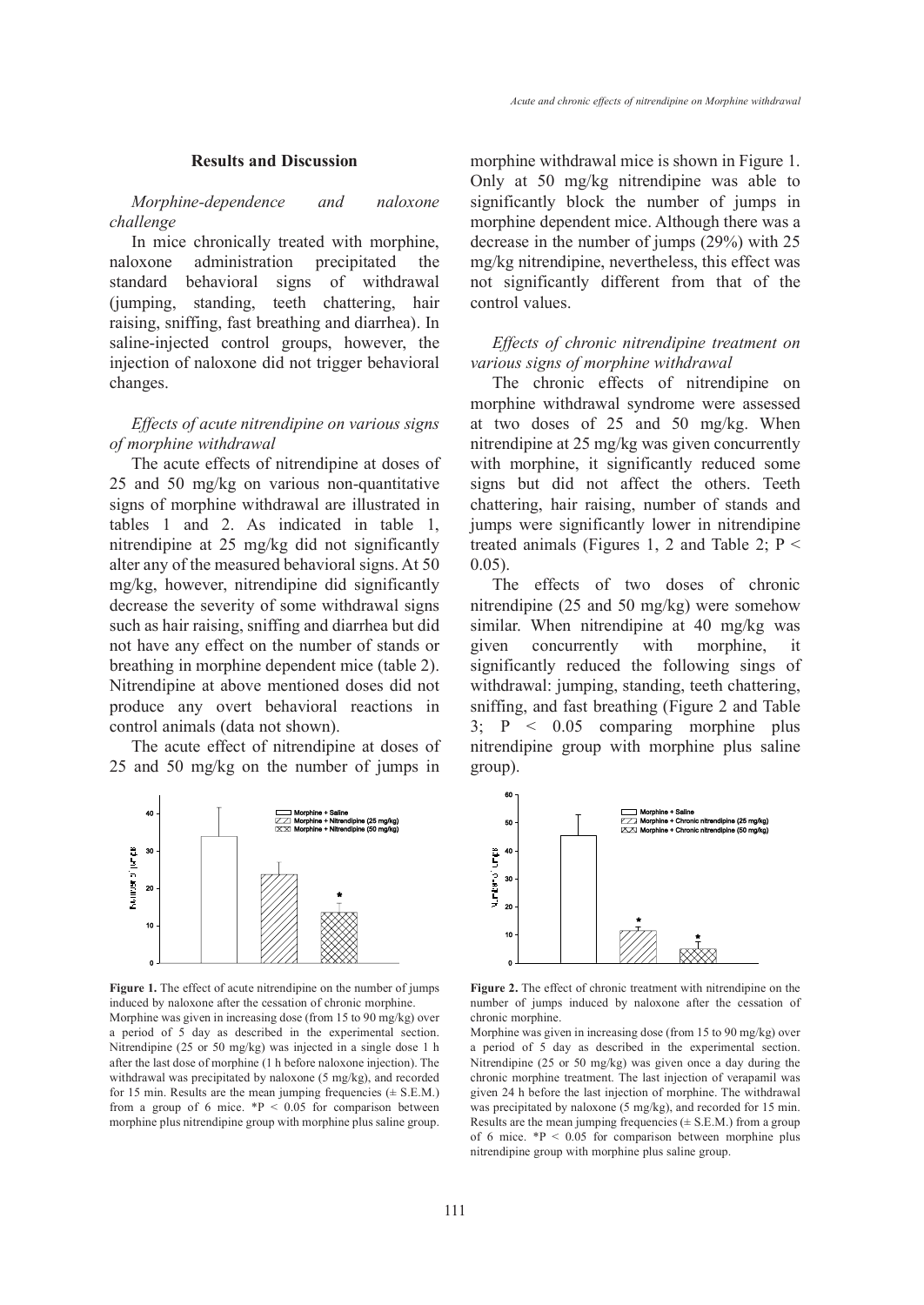| <b>Treatments</b>                                                                                                                             |          | <b>Median behavioural scores</b> |          |                       |          |  |
|-----------------------------------------------------------------------------------------------------------------------------------------------|----------|----------------------------------|----------|-----------------------|----------|--|
|                                                                                                                                               | Standing | <b>Hair Raising</b>              | Sniffing | <b>Fast Breathing</b> | Diarrhea |  |
| Morphine + Saline                                                                                                                             |          | 1.5                              |          |                       |          |  |
|                                                                                                                                               | $(0-1)$  | $(0-3)$                          | $(0-3)$  | $(0-3)$               | $(0-1)$  |  |
| Morphine + Nitrendipine                                                                                                                       |          | 2.5                              |          |                       |          |  |
|                                                                                                                                               | $(0-2)$  | $(0-3)$                          | (1-3)    | $(0-3)$               | $(0-1)$  |  |
| Morphine was given in increasing dose (from 15 to 90 mg/kg) over a period of 5 day as described in the experimental section. Nitrendipine (25 |          |                                  |          |                       |          |  |
|                                                                                                                                               |          |                                  |          | .                     | . .      |  |

Table 1. The effects of acute nitrendipine (25 mg/kg) on naloxone-precipitated withdrawal signs in morphine dependent mice.

mg/kg) was injected 1 h after the last dose of morphine (1 h before naloxone injection). The withdrawal was precipitated by naloxone (5 mg/kg). Withdrawal signs were observed for 15 min. The results are the median scores for withdrawal signs (± interquartile ranges in parenthesis, n=6).

Chronic administration of opiates usually results in physical dependence as measured by the appearance of withdrawal symptoms after cessation of the drug, or when an opiate antagonist is delivered. In the present study, the schedule of chronic morphine treatment produced tolerance and physical dependence which was exhibited by various qualitative (standing, hair raising, sniffing, fast breathing and diarrhea) and quantitative (jumping) signs, after injection of naloxone.

In the naloxone-precipitated withdrawal study, a single injection of nitrendipine (25 mg/kg) 1 h after the last morphine injection (1 h before naloxone) did not significantly reduce any signs of withdrawal. At 50 mg/kg, however, nitrendipine significantly reduced signs such as hair raising, sniffing, diarrhea and the number of jumps. These results are in agreement with previous studies where, in rats implanted with morphine pellets, verapamil (20 mg/kg) had reversed the naloxone-precipitated withdrawal (15). There are some data which do not support our findings. For example, in hamster, verapamil up to 30 mg/kg was ineffective in blocking most withdrawal sings (15), indicating the importance of animal species in the acute action of calcium channel blockers.

Co-administration of calcium channel antagonists during chronic morphine treatment has been shown to be more effective than the single injection in preventing the morphine withdrawal syndrome in mice. In the present study, when nitrendipine was co-administered with morphine, it blocked most of the morphine withdrawal signs. This effect was also shown in our previous study, where the concurrent nifedipine treatment with morphine effectively blocked most of the morphine withdrawal signs (11, 12). The chronic effect of nitrendipine on morphine withdrawal syndrome was unlikely to be due to its presence in the brain, as nitrendipine treatment was stopped 24 h before the test. The doses of nitrendipine required to affect the morphine withdrawal syndrome were in the same range as those used to prevent alcohol withdrawal syndrome.

The results of the present study indicate that the calcium channel antagonist nitrendipine modulates chronic effects of morphine. The explanation for the effects of nitrendipine may lie in the involvement of calcium channels in various actions of opiates. Opioid drugs have acute actions in blocking calcium channels, as well as activating potassium channels, and these effects are expected to contribute to their central  $\arctan(16)$ . Chronic administration morphine and other opioid agonists has been shown by several groups to produce an increase in brain calcium concentration as well as an increase in the number of dihydropyridine binding sites in membranes prepared with dissected brain regions (3). Regarding the anatomical distribution of the upregulation of dihydropyridine binding sites, it is important to note that the highest increases were localized in

Table 2. The effects of acute nitrendipine (50 mg/kg) on naloxone-precipitated withdrawal signs in morphine dependent mice.

| <b>Treatments</b>        | <b>Median behavioural scores</b> |                     |          |                       |          |
|--------------------------|----------------------------------|---------------------|----------|-----------------------|----------|
|                          | Standing                         | <b>Hair Raising</b> | Sniffing | <b>Fast Breathing</b> | Diarrhea |
| Morphine + Saline        |                                  |                     |          |                       |          |
|                          | $(0-3)$                          | (1-3)               | $(2-3)$  | $(3-3)$               | $(2-3)$  |
| Morphine + Nitrendipine  |                                  | $2*$                | $2*$     |                       | 0*       |
|                          | $(0-2)$                          | $(0-3)$             | (1-3)    | $(0-3)$               | $(0-1)$  |
| $\sim$ $\sim$<br>.<br>__ | . .<br>__                        | .                   | .        |                       | --       |

Morphine was given in increasing dose (from 15 to 90 mg/kg) over a period of 5 day as described in the experimental section. Nitrendipine (50 mg/kg) was injected 1 h after the last dose of morphine (1 h before naloxone injection). The withdrawal was precipitated by naloxone (5 mg/kg). Withdrawal signs were observed for 15 min. \*P < 0.05 for comparison between saline and nitrendipine after naloxone-precipitated morphine withdrawal. The results are the median scores for withdrawal signs ( $\pm$  interquartile ranges in parenthesis, n=6).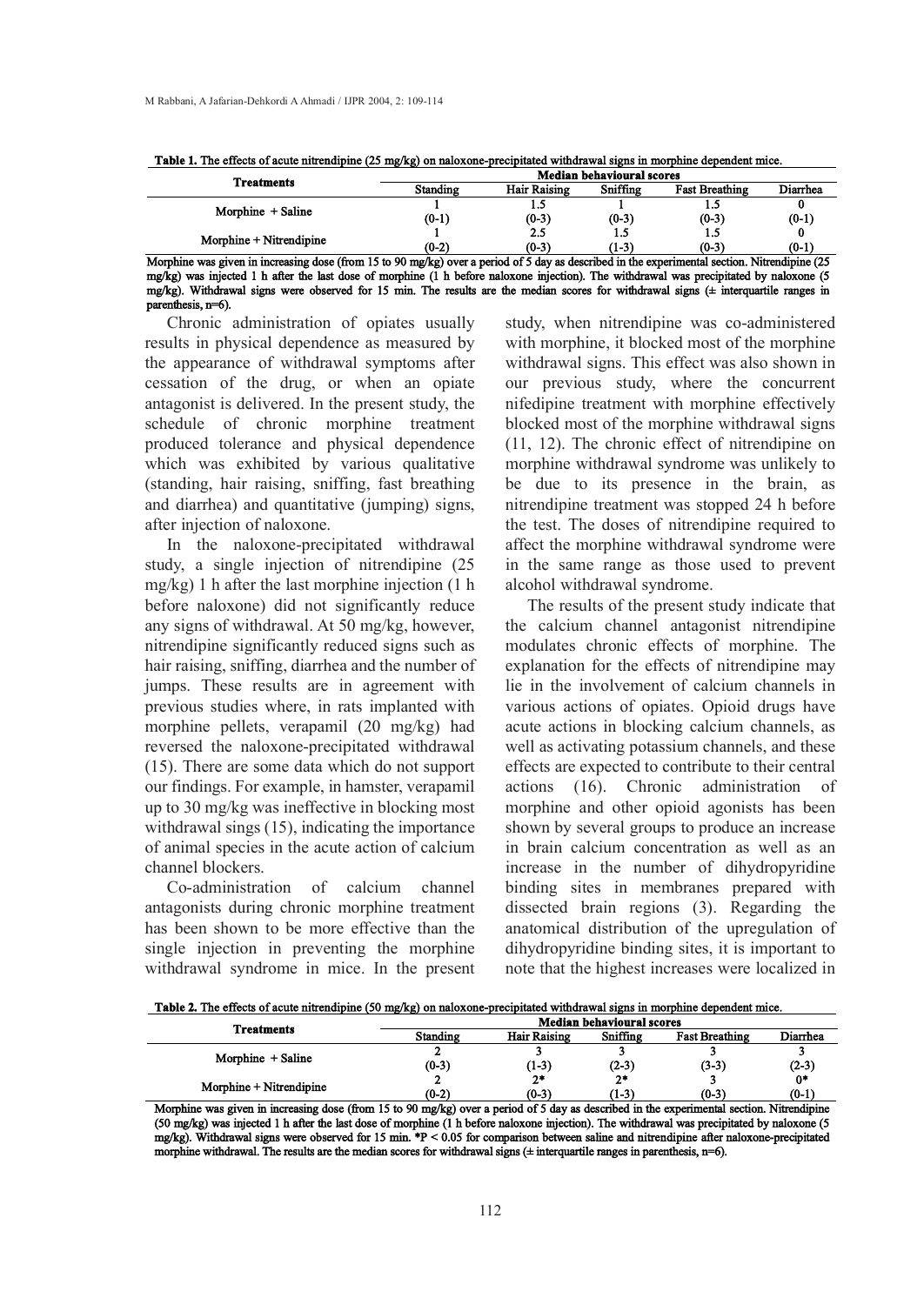| Table 3. The effects of chronic nitrendipine (25 mg/kg) treatment on naloxone-precipitated withdrawal signs in morphine dependent |  |  |
|-----------------------------------------------------------------------------------------------------------------------------------|--|--|
| mice.                                                                                                                             |  |  |
|                                                                                                                                   |  |  |

| <b>Treatments</b>               | <b>Median behavioural scores</b> |                       |          |                       |                  |
|---------------------------------|----------------------------------|-----------------------|----------|-----------------------|------------------|
|                                 | <b>Standing</b>                  | <b>Hair Raising</b>   | Sniffing | <b>Fast Breathing</b> | Diarrhea         |
| Morphine $+$ chronic saline     |                                  |                       |          |                       |                  |
|                                 | $(0-3)$                          | $(2-3)$               | $(2-3)$  | $(3-3)$               | $(2-3)$          |
| Morphine + chronic nitrendipine |                                  | $1.5*$                |          | 1.5*                  | ن. د             |
|                                 | $(0-3)$                          | $(0-2)$               | (1-3)    | $(0-3)$               | (1-3)            |
| .<br>$\overline{\phantom{a}}$   | .<br>$\sim$                      | ---<br>$\blacksquare$ | $\cdots$ | . .                   | $\cdots$<br>$-1$ |

Morphine was given in increasing dose (from 15 to 90 mg/kg) over a period of 5 day as described in the experimental section. Nitrendi (25 mg/kg) was given once a day during the chronic morphine treatment. The last injection of nitrendipine was given 24 h before the last injection of morphine. The withdrawal was precipitated by naloxone (5 mg/kg), and recorded for 15 min. \*P < 0.05 for comparison between saline and nitrendipine after naloxone-precipitated morphine withdrawal. The results are the median scores for withdrawal signs (± interquartile ranges in parenthesis, n=6).

regions that are involved in opioid control of nociceptive transmission and perception, such as the dorsal horn of the spinal cord, the dorsal raphe nucleus, the central grey matter, the thalamic nuclei, and the somatosensory cortex (17). It has been proposed that the increase in calcium influx would be an adaptation to counteract the decrease in intraneuronal calcium caused by acute administration of opiates (18). According to this hypothesis, biochemical data indicate that acute morphine reduces synaptosomal calcium, but with the development of dependence the calcium level in synaptosomes increases in a proportional way.

The administration of calcium channel antagonists during chronic morphine treatment has been shown to completely prevent the naloxone-induced up-regulation of calcium channel antagonists binding sites. This may seem contrary to general principle, where the sustained presence of an antagonist usually results in an upregulation of the channels or receptor. However, as reported earlier, calcium channel antagonists not only prevent the morphine withdrawal syndrome but also prevent the naloxone-induced up-regulation of calcium channels (7). In cardiovascular patients using calcium channel blockers for a certain period of time, cessation of the drug treatment does not cause a major withdrawal syndrome, suggesting

a lack of any alteration in the density of calcium channels. It is therefore possible to conclude that the sustained presence of the calcium channel antagonist during chronic morphine treatment is essential to maintain the integrity of calcium channels.

There is good evidence that the behavioral effects of calcium antagonists are due to the neuronal actions, rather than to increased cerebral blood flow. The distribution of high affinity dihydropyridine binding sites in the CNS is consistent with a neuronal rather than a vascular location. Other neurochemical studies also demonstrated similar effects by calcium channel blocker. For example, the increased electrical activity of supraoptic nucleus neuron was shown to be reduced both by i.c.v. verapamil and microdialysis application of verapamil or nifedipine into the supraoptic nucleus, suggesting a central site of action for verapamil (19).

In conclusion, the present study demonstrated that both acute and chronic nitrendipine injections could prevent the signs of morphine withdrawal, although not to the same extent. These results provide additional evidence to support the involvement of calcium channels in the adaptive mechanisms responsible for the withdrawal signs. In addition to dihydropyridines, phenyl alkylamines

Table 4. The effects of chronic nitrendipine (50 mg/kg) treatment on naloxone-precipitated withdrawal signs in morphine dependent  $mice.$ 

|                                    | <b>Median behavioural scores</b> |                     |          |                       |          |
|------------------------------------|----------------------------------|---------------------|----------|-----------------------|----------|
| <b>Treatments</b>                  | Standing                         | <b>Hair Raising</b> | Sniffing | <b>Fast Breathing</b> | Diarrhea |
| Morphine $+$ chronic saline        |                                  |                     |          |                       |          |
|                                    | $(0-3)$                          | $(2-3)$             | $(2-3)$  | (3-3)                 | $(2-3)$  |
| $M$ orphine + chronic nitrendipine |                                  | $2*$                |          | $1.5*$                |          |
|                                    | (0-3)                            | (1-2)               | (1-3)    | $(0-3)$               | $(0-2)$  |

Morphine was given in increasing dose (from 15 to 90 mg/kg) over a period of 5 day as described in the experimental section. Nitrendipine (50 mg/kg) was given once a day during the chronic morphine treatment. The last injection of nitrendipine was given 24 h before the last injection of morphine. The withdrawal was precipitated by naloxone (5 mg/kg), and recorded for 15 min. \*P < 0.05 for comparison between saline and nitrendipine after naloxone-precipitated morphine withdrawal. The results are the median scores for withdrawal signs (± interquartile ranges in parenthesis, n=6).